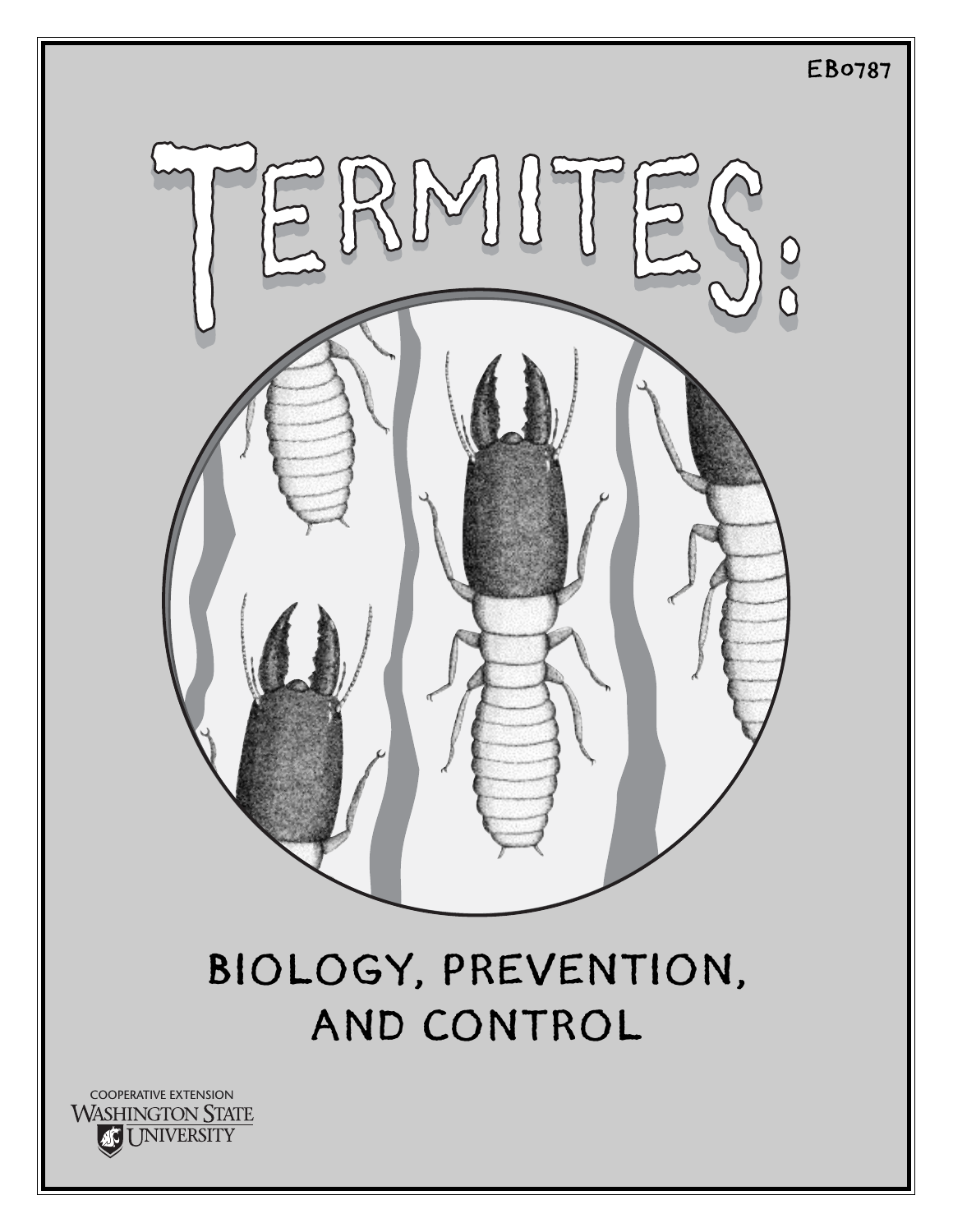# TERMITES: BIOLOGY, PREVENTION, AND CONTROL

By Arthur L. Antonelli, Ph.D., Extension Entomologist, WSU Puyallup.

Termites are among the most important structural insect pests in the Northwest. Only carpenter ants rival them in importance. Termites feed on wood or wood products, and their digestive tracts contain microorganisms which enable them to convert the cellulose in wood into usable food. Most termites need moist conditions to become established. For subterranean termites, the moisture source usually is the soil. For dampwood termites, the moisture comes from wet wood.

Termites are social insects living in colonies comprised of a king and a queen (wingless adults or nymphs, depending on the species), and soldiers. The king and queen perform the reproductive functions of the colony, while the workers carry on all aspects of colony maintenance. The soldiers defend the colony. These individuals, separated by divisions of labor, are referred to as castes. Therefore, there is a reproductive caste, a worker caste, and a soldier caste.

There are two common species of termites in Washington. These include the Pacific dampwood termite, Zootermopsis angusticollis, and the western subterranean termite, Reticulotermes hesperus. (A third species, called the drywood termite, has been found in this state on occasion but has not become established. They do not require a high moisture level to live, and have occurred in furniture articles which, in most cases, have been documented as imports from the South.)

Subterranean and dampwood termites occur in both eastern and western Washington. However, the subterranean termite occurs only as far north as Seattle in western Washington, and the dampwood termite has a limited distribution in eastern Washington.

Termites are often confused with ants. The termite has straight beadlike antennae, while those of ants are elbowed. The abdomen of the termite is broadly joined to the thorax (no waist), while the ant's thorax and abdomen are joined



Fig. 1—Anatomical differences between ants and termites. (Illustrations not drawn to scale)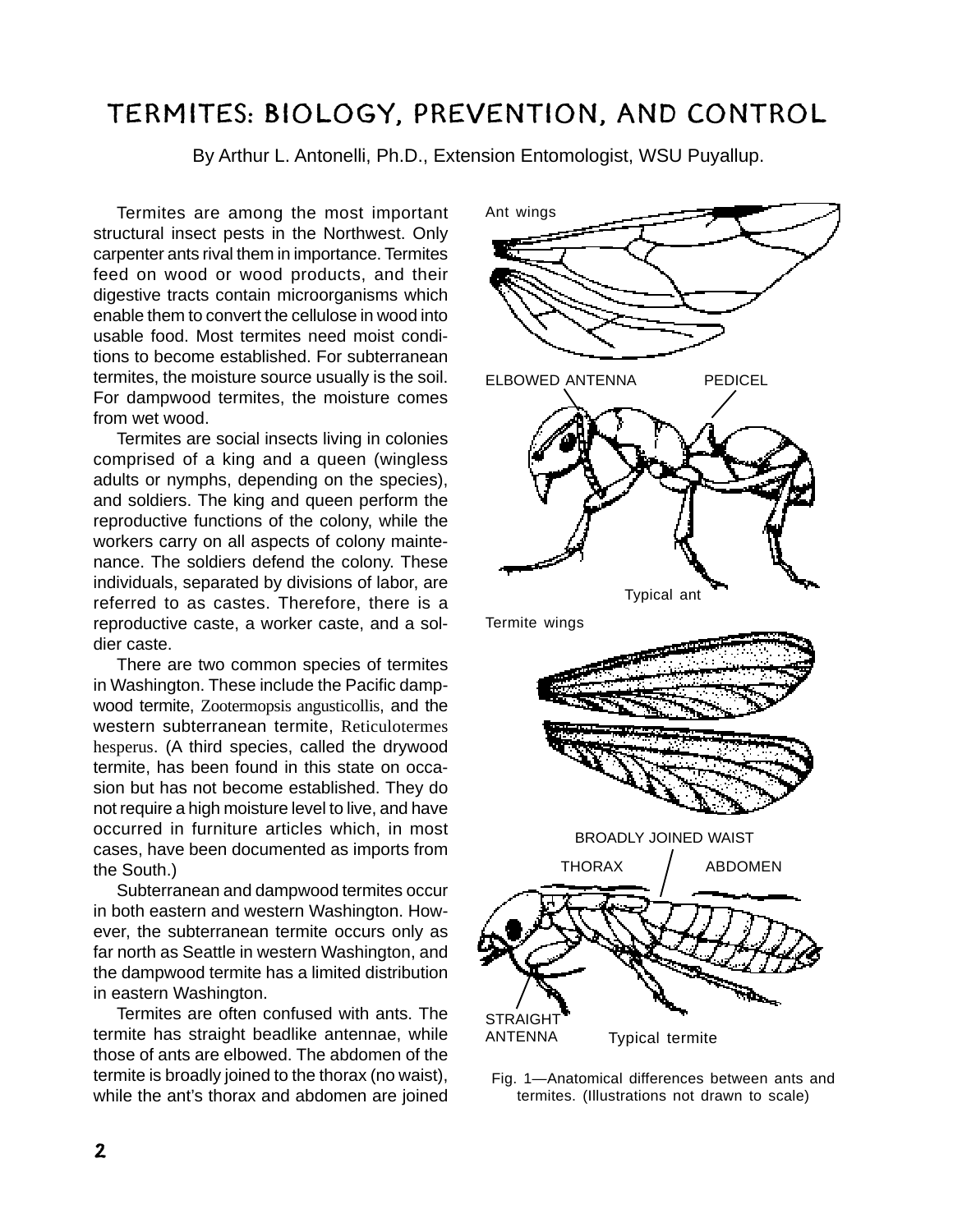

Fig. 2—Pacific dampwood termite, winged reproductive.

by a narrow pedicel (wasp waist). Termite wings, both the front and the hindwings, are of equal size. The anterior wings of the ant are considerably larger than the posterior wings (Fig. 1).

### PACIFIC DAMPWOOD TERMITE

This termite is our largest species. The winged forms (Fig. 2) may exceed one inch in length (25 mm) including the wings. They are cream-colored to dark brown. The soldiers (Fig. 3) have a large reddish brown to blackish head and a cream-colored body. They are approximately 3/4 inch long (20 mm) with the head and jaws comprising about one-third of their length. Since there is no worker in this species, the nymphs perform this function. They are white to cream-colored and about 1/2 inch (13 mm) long (Fig. 4).

A high moisture level is necessary for attack and establishment. Although soil contact is not necessary, wood-soil contact often leads to dampwood termite infestation. More often, wood that has become fairly saturated due to leaky pipes or poor gutters, or damp support beams due to poor ventilation, are the primary points of infestation for these pests. Rain-soaked firewood can also attract termites. They live in the wood they feed on—they do not live in the soil. Once established, these termites can extend their activities into sound wood, even relatively dry wood. As colonies mature, they produce winged reproductives that leave the nest in swarming



Fig. 3—Pacific dampwood termite, soldier.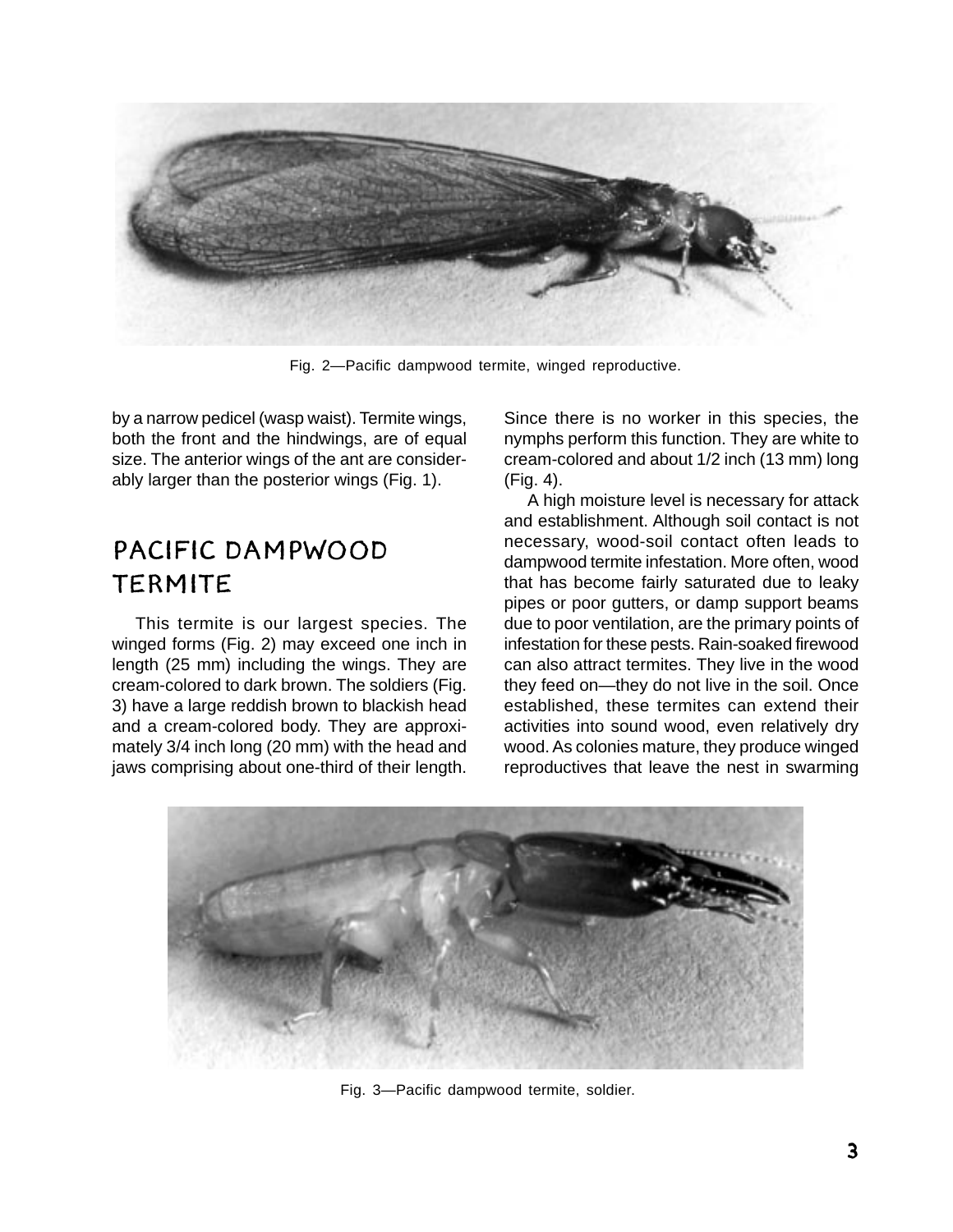

Fig. 4—Pacific dampwood termite, worker (nymph).

flights. These flights usually occur on warm evenings in late summer or fall, especially after rains.

If the proper conditions persist, the colony will continue to grow and feed, producing great structural damage (Fig. 5). Termites are not easily observed by the homeowner because they hide themselves to prevent moisture loss since they depend on moisture. Certain signs will give clues to the presence of a termite colony in the home. Termite swarms coming from the home are probably the most obvious sign. Inspection techniques (given later) will also aid in determining their presence. Dampwood termites produce distinctive fecal pellets which can aid in their identification when damaged wood is examined. Termite identification is essential since each of our termites requires very different control efforts. Dampwood termite fecal pellets are approximately 1/25 inch (1 mm) long and slightly hexagonal (Fig. 6). If the wood is extremely damp, these pellets will be found adhering loosely to the sides of the galleries; otherwise, they will be scattered on the floor of the galleries.



Fig. 5—Pacific dampwood termite damage. Note the loose aggregates of fecal pellets in the galleries.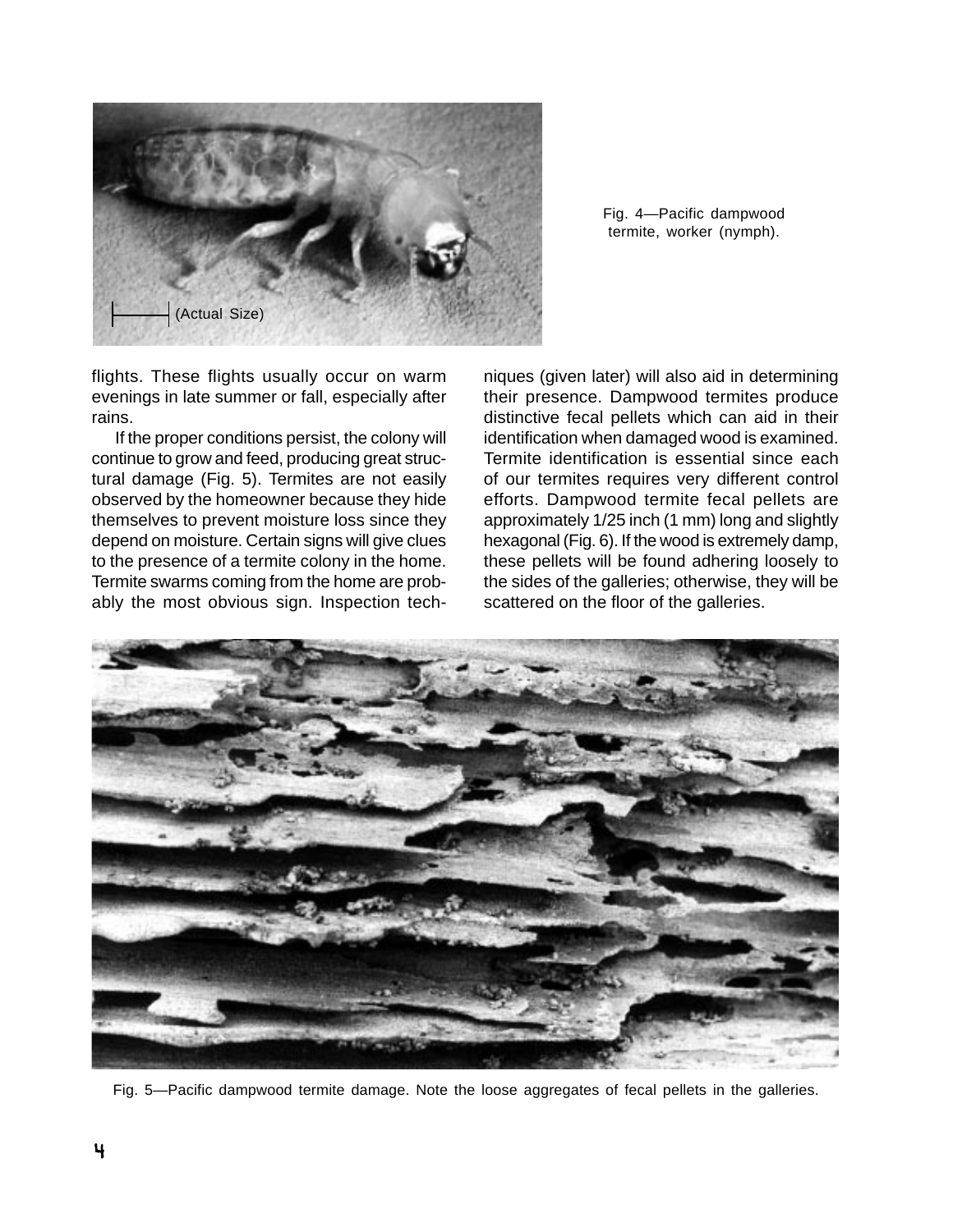



Fig. 8—Western subterranean termite, soldier.

Fig. 6—Close-up of fecal pellets of Pacific dampwood termite.

### WESTERN SUBTERRANEAN TERMITE

These are small termites. The winged form (Fig. 7) is approximately 3/8 inch (8–9 mm) long including the wings. They are dark brown to brownish black with brownish gray wings. The soldiers (Fig. 8) have a cream-colored head with black jaws and a grayish white body. They are approximately 1/4 inch (6 mm) long. Nearly half their length is head and jaws. The "worker" caste is grayish white and about 3/16 inch (5 mm) long (Fig. 9). They live in the soil in nests which may

originate in buried stumps or logs that may be as deep as 10-20 feet (3–6m).

Since subterranean termites live in and obtain their moisture from the soil, damp wood is not essential for attack. This makes any wood structure a potential site for subterranean termite feeding. The most frequent type of infestation is in buildings constructed near or on preexisting nests. Cement slab foundations are no deterrent since eventual frost cracks, cold joints between slab and foundation walls, and areas around plumbing provide easy entry for these termites.

Indications of subterranean termite infestation are swarming behavior, damage signs, the distinctive tapping sounds that the soldiers make when disturbed, and especially by the presence of shelter "mud" tubes (Fig. 10). These are often found on the foundation walls or in cracks. Occa-



Fig. 7—Western subterranean termite, winged reproductive.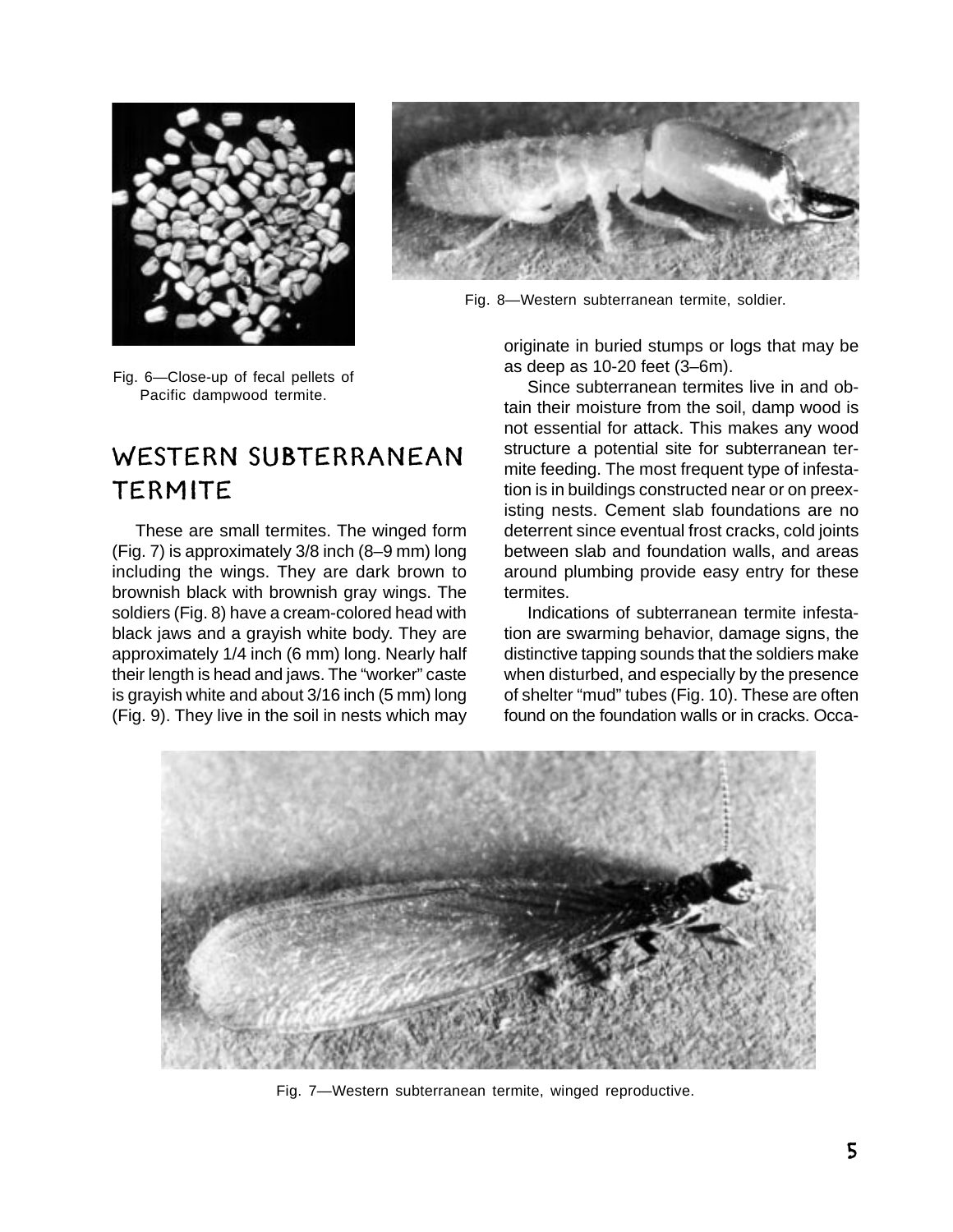

Fig. 9—Western subterranean termite, worker.

sionally they may be suspended from soil to subflooring. The tubes provide protection from natural enemies and prevention of moisture loss. Although clearly diagnostic of subterranean termites, tubes are not always present. Fecal pellets of subterranean termites are often clumped in the galleries or incorporated into the shelter tubes and feeding areas of the wood and rarely are loosely scattered as with dampwood termites (Fig. 11). Fecal material packed in the galleries of the wood appear to be "scaly" and offer a distinctive clue to damage from subterranean ter-



Fig.10—Mud tubes of Western subterranean termites



Fig. 11—Damage from Western subterranean termites. Note the "scaly" appearance.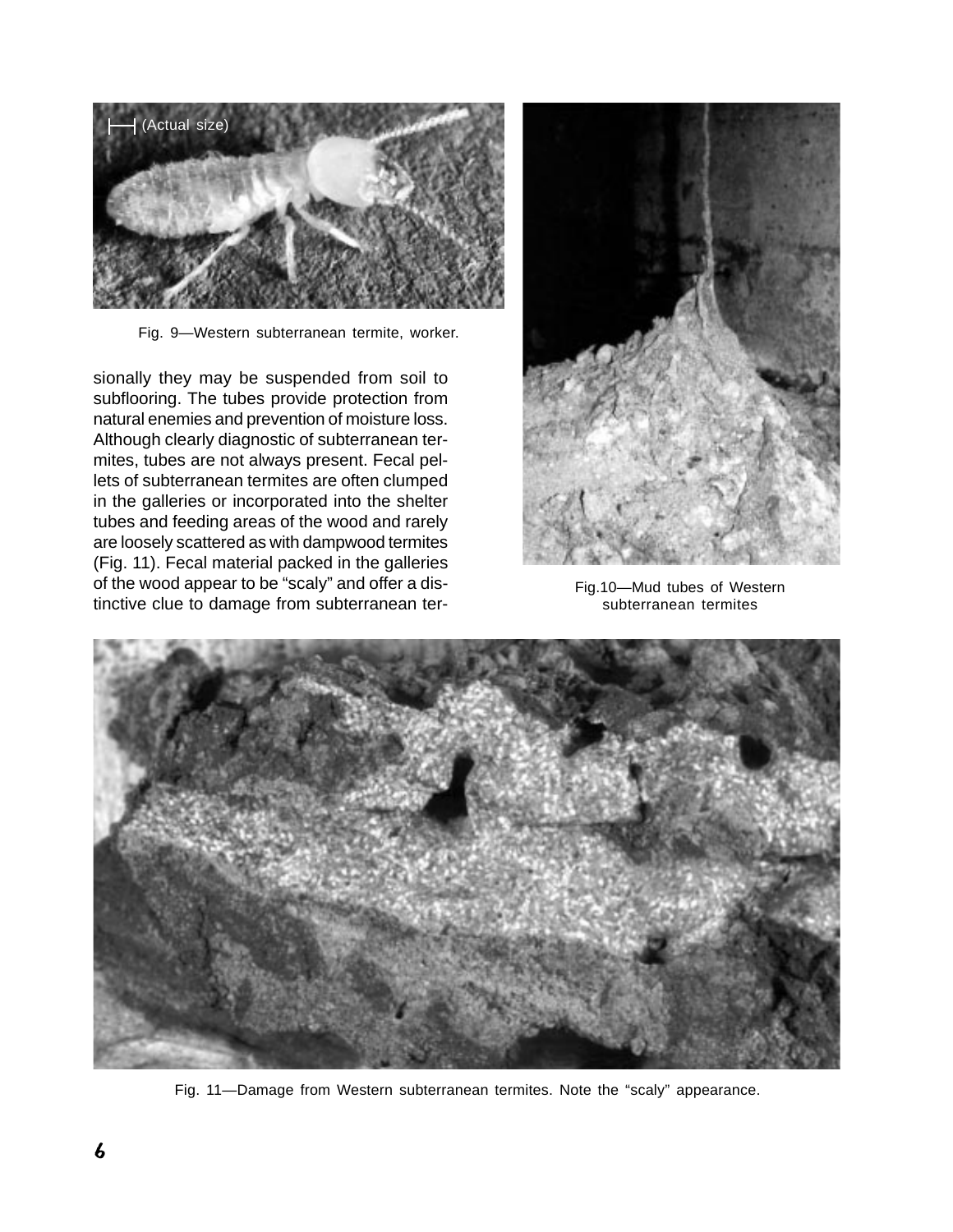

- 1. Cracks in foundation permit hidden points of entry from soil to sill.
- 2. Posts through concrete in contact with substructural soil. Watch door frames and intermediate supporting post.
- 3. Wood framing members in contact with earthfill under concrete slab.
- 4. Form boards left in place contribute to termite food supply.
- 5. Leaking pipes and dripping faucets sustain soil moisture. Excess irrigation has same effect.
- 6. Shrubbery blocking air flow through vents.
- 7. Debris supports termite colony until large population attacks superstructure.
- 8. Heating unit accelerates termite development by maintaining warmth of colony on a year-round basis.
- 9. Foundation wall too low permits wood to contact soil. Adding topsoil often builds exterior grade up to sill level.
- 10. Footing too low or soil thrown against it causes wood-soil contact. There should be 8 inches of clean concrete between soil and pier block.
- 11. Stucco carried down over concrete foundation permits hidden entrance between stucco and foundation if bond falls.
- 12. Insufficient clearance for inspection also permits easy construction of termite shelter tubes from soil to wood.
- 13. Wood framing of crawl hole forming wood-soil contact.
- 14. Mud sill and/or posts in contact with soil.
- 15. Wood siding and skirting form soil contact. Should be a minimum of 3 inches clearance between skirting and soil.
- 16. Porch steps in contact with soil. Also watch for ladders and other wooden appurtenances.
- 17. Downspouts should carry water away from building.
- 18. Improper maintenance of soil piled against pier footing. Also makes careful inspection impossible.
- 19. Wood girder entering recess and foundation wall. Should have 1 inch free air space on both sides and end and be protected with a moisture impervious seal.
- 20. Vents placed between joists tunnel air through space without providing good substructural aeration. Vents placed in foundation wall give better air circulation.
- 21. Porch slabs with gradients sloping towards home will result in pooled water next to wood.
- 22. Stacking firewood next to wooden siding can result in a humid microhabitat ideal for termite invasion.

Fig. 12—Twenty-two points of faulty home construction and maintenance that may lead to infestation by termites. Modified from California Experiment Station Bulletin Circular 469.